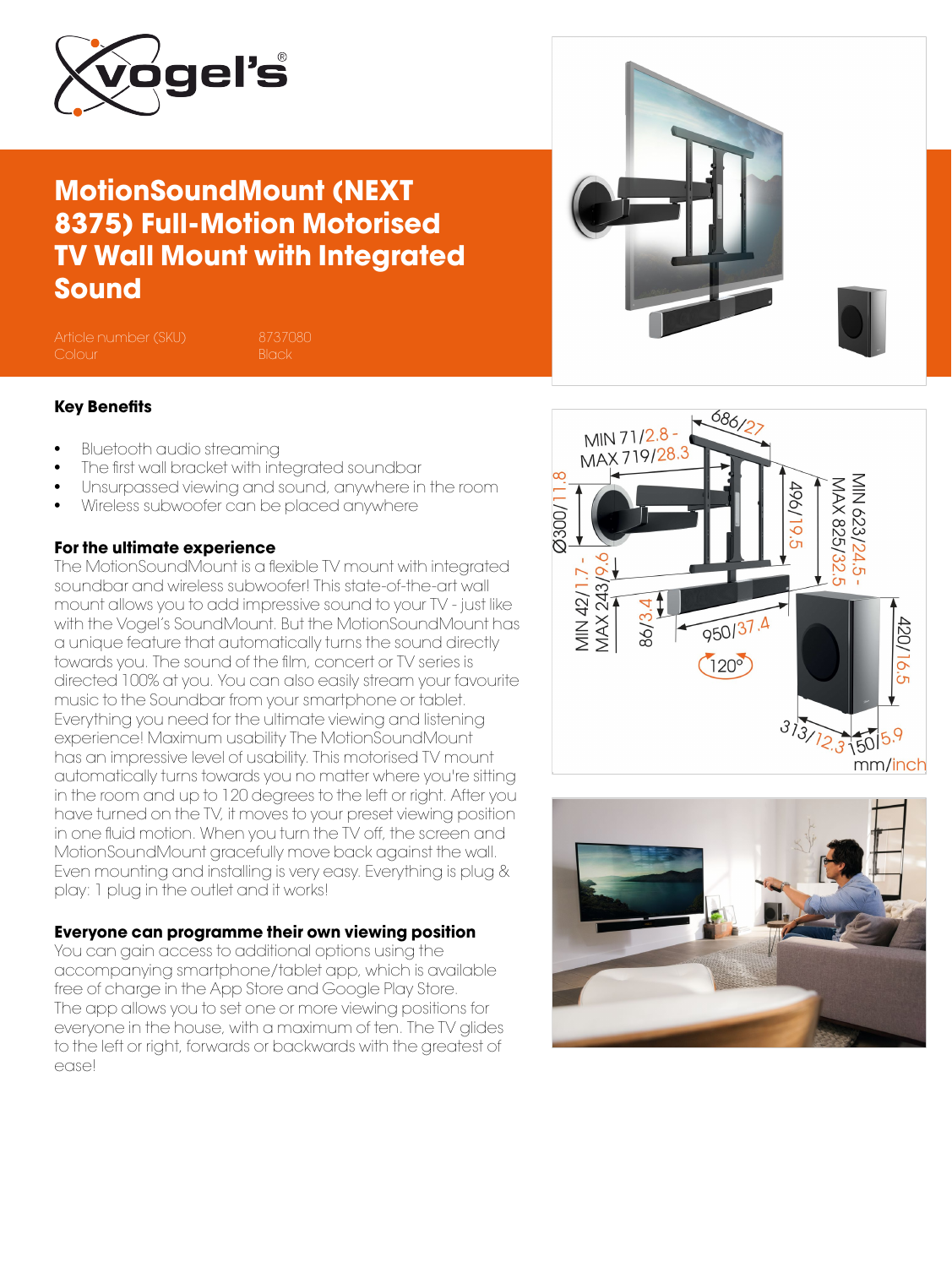

### MotionSoundMount (NEXT 8375) Full-Motion Motorised TV Wall Mount with Integrated Sound



Date:2019-02-13

## **Specifications**

Product type number NEXT 8375 Article number (SKU) 8737080 Colour Black EAN single box 8712285330643 Product size L TÜV certified Yes Turn Motion (up to 120°) Guarantee Lifetime Guarantee electrical parts 2 years Min. screen size (inch) 40 Max. screen size (inch) 65 Max. weight load (kg) 30 Min. hole pattern 200mm x 200mm Max. hole pattern 600mm x 400mm Max. bolt size M8 Max. height of interface (mm) 496 Max. width of interface (mm) 686 App Controlled Yes Audio formats **High-res Audio Linear PCM/oltage** 

Bluetooth audio streaming Yes Cable management Cable velcro Cable

up to 192 kHz / 24 bit management integrated in arm Cable fingers for cable management on

Certifications CE CB

Frequency response soundbar 180 Hz-20 kHz Frequency response subwoofer 40 Hz-150 Hz Integrated soundbar Yes Max. distance to the wall (mm) 720 Min. distance to the wall (mm) 72 Motorized True Number of pivot points 4 Product group Tv mount automatic turn Remote controlled The Yes Sound output subwoofer 150 Sound output (total) 300 Universal or fixed hole pattern Universal What's in the box • Allen key

Connections Analog 2x IN (mini-jack) Digital 1x IN optical (S/PDIF) HDMI 1x OUT; with CEC/ ARC HDMI 2x IN 230 V, 50 Hz • Mounting instructions • TV mounting  $\bullet$  Wall mour **TAV NORI** 

- Wall mour
- Drilling ter Wireless subwoofer Yes





the back of your TV